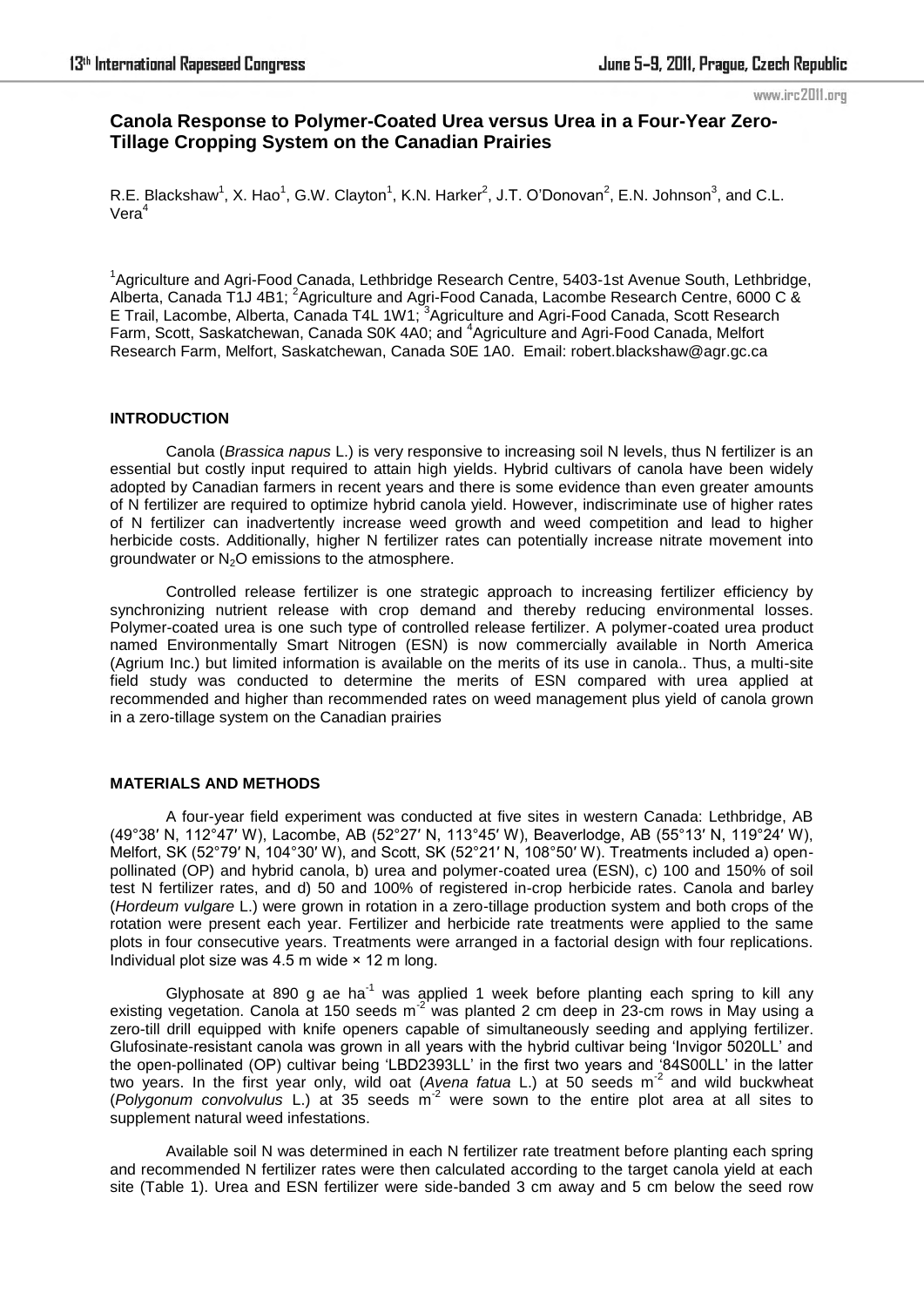during the seeding operation. Phosphorus at 18 kg ha<sup>-1</sup> and sulphur at 10 kg ha<sup>-1</sup> were placed in the canola seed row in all years. Herbicides and registered rates applied to canola at the 3 to 4 leaf stage consisted of glufosinate at 500 g ai ha<sup>-1</sup> + clethodim at 7.5 g ai ha<sup>-1</sup> + methylated seed oil adjuvant at 0.5% v/v. The 50% herbicide rates were one-half these respective doses but the adjuvant rate remained at 0.5% v/v. Herbicides were applied in a spray volume of 100 L ha<sup>-1</sup>.

Table 1. N fertilizer rates applied to attain 100% and 150% of soil test rates according to target canola yield at each site†.

| Lethbridge                       |      | Lacombe |                          | Beaverlodge |      | Melfort                  |      | Scott |      |
|----------------------------------|------|---------|--------------------------|-------------|------|--------------------------|------|-------|------|
| 100%                             | 150% | 100%    | 150%                     | 100%        | 150% | 100%                     | 150% | 100%  | 150% |
| kg ha <sup>-1</sup> <sub>—</sub> |      |         |                          |             |      |                          |      |       |      |
| 30                               | 85   | 65      | 145                      | 110         | 175  | $\overline{\phantom{a}}$ |      |       | -    |
| 90                               | 145  | 110     | 170                      | 90          | 160  | 110                      | 190  | 85    | 140  |
| 80                               | 130  | 105     | 170                      | 120         | 165  | 125                      | 200  | 70    | 125  |
| 65                               | 110  | 95      | 150                      | 70          | 135  | 90                       | 120  | 70    | 105  |
| ٠                                | ۰    | ٠       | $\overline{\phantom{a}}$ | ۰           | ٠    | 125                      | 180  | 60    | 120  |
|                                  |      |         |                          |             |      |                          |      |       |      |

†Target canola yields for Lethbridge, Lacombe, Beaverlodge, Melfort, and Scott were 1.7, 2.5, 2.2, 2.5, and 1.7 tonnes ha $^{-1}$ , respectively.

Canola and weed shoot N concentration was determined at 8 weeks after emergence (WAE) at the three Alberta sites by randomly collecting 5 to 10 plants per plot, drying at 50°C for 10 d, grinding to 0.5 mm, and analyzing for N using an automated combustion analyzer coupled with a mass spectrometer (Carlo-Erba Model NA2100, Milan, Italy). Weed biomass was determined immediately before crop harvest by hand-cutting plants at ground level in two 0.5 m<sup>2</sup> quadrats per plot, drying at 30°C for 10 d, and weighing. Canola was swathed at maturity and subsequently harvested with a small-plot combine. Harvested samples were cleaned of any extraneous material and weighed.

# **RESULTS AND DISCUSSION**

Weed Tissue Nitrogen Concentration and Biomass

Wild oat and wild buckwheat N concentration at 8 WAE was usually lower when competing with hybrid than with OP canola (data not shown). Additionally, weed N concentration was often lower with ESN compared with urea fertilizer. These are desirable findings as reduced N uptake by weeds means that weed competition may be reduced and greater amounts of soil N will potentially be available to the crop.

Weed biomass was lower with hybrid than with OP canola in 13 of 16 site-years (data not shown). Weed biomass was greater with the 50% compared with the 100% herbicide rate in 16 of 18 site-years. This is an expected result with OP canola but other studies have indicated that reduced herbicide rates might be efficacious with more competitive hybrid cultivars. However, this was not the case in our study.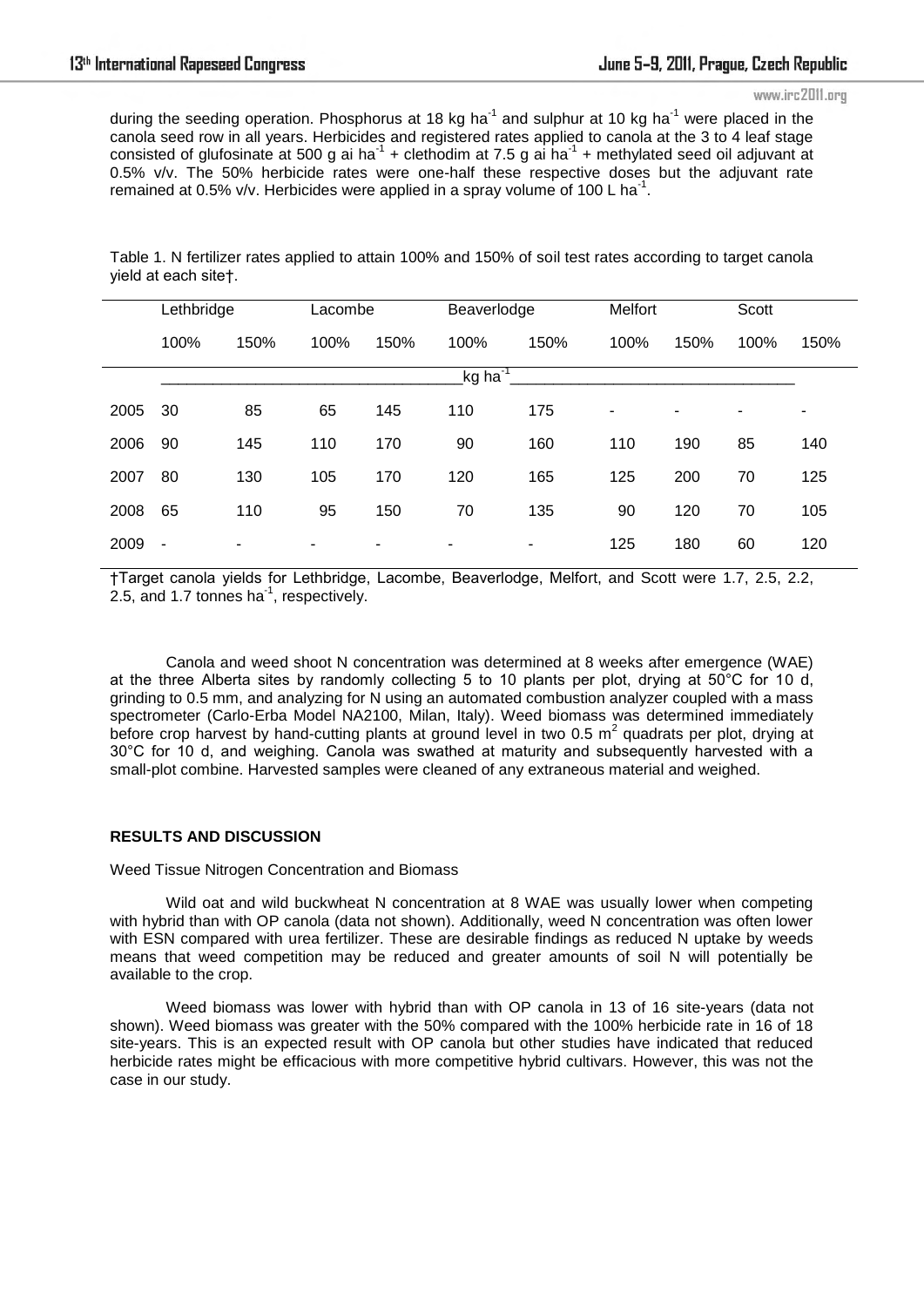Canola Tissue Nitrogen Concentration and Yield

Canola N concentration was sometimes lower with ESN compared with urea at 8 WAE (data not shown) but remained above the critical 20 g  $kg^{-1}$  in 90% of the cases. An increase in N fertilizer rate from 100 to 150% of the soil test recommendation increased canola N concentration in 95% of the cases.

Canola yield was greater with hybrid compared with OP cultivars in 15 of 20 site-years (Table 2). The mean yield increase with hybrid canola was 257, 670, 428, 290, and 338 kg ha<sup>-1</sup> at Lethbridge, Lacombe, Beaverlodge, Melfort, and Scott, respectively. Canola yield was similar with ESN and urea fertilizer in 14 of 20 site-years. ESN compared with urea resulted in greater canola yields in four siteyears and there was one additional site-year where this result occurred with hybrid canola. An increase in N fertilizer rate from 100 to 150% of the soil test recommendation resulted in a greater canola yield in 10 of 20 site-years. This higher N rate effect occurred in three additional site-years with hybrid but not OP canola, suggesting that hybrid cultivars have a greater N demand than OP cultivars under some conditions. A 50% herbicide rate reduction reduced canola yield in 11 of 20 site-years.

# **CONCLUSIONS**

Canola yields were greater with hybrid than with OP cultivars in 75% of the cases, confirming the higher yield potential of hybrid cultivars in most situations. Additional noted advantages of hybrid cultivars included reduced weed tissue N concentration and lower weed biomass production.

Previous research has indicated that higher N fertilization rates may be required for hybrid compared with OP canola. However, this only occurred in 3 of 20 site-years in our study. It is noteworthy that both hybrid and OP cultivars expressed a positive yield response to 150% of the recommended soil test N rate in 10 of 20 site-years. Canola growers will need to consider the economics of higher N fertilizer rates but they currently may be under fertilizing their canola crops.

ESN compared with urea expressed a few positive benefits. Weed N concentration was often lower with ESN than with urea, indicating that crop-weed competition for soil N might be reduced. Canola tissue N concentration was often lower with ESN compared with urea but remained above the critical N concentration required for high yields in most cases. Reduced canola N concentration with ESN early in the growing season could be beneficial if more soil N was available during the reproductive phases of canola development. Canola yield was greater with ESN compared with urea in 4 of 20 site-years with both cultivars and in one additional site-year with hybrid canola. Farmers will be advised of these findings to facilitate development of improved canola production practices.

# **ACKNOWLEGEMENTS**

This research was partially funded by the Alberta Canola Growers Commission, Saskatchewan Canola Development Commission, and the Matching Investment Initiative of Agriculture and Agri-Food Canada.